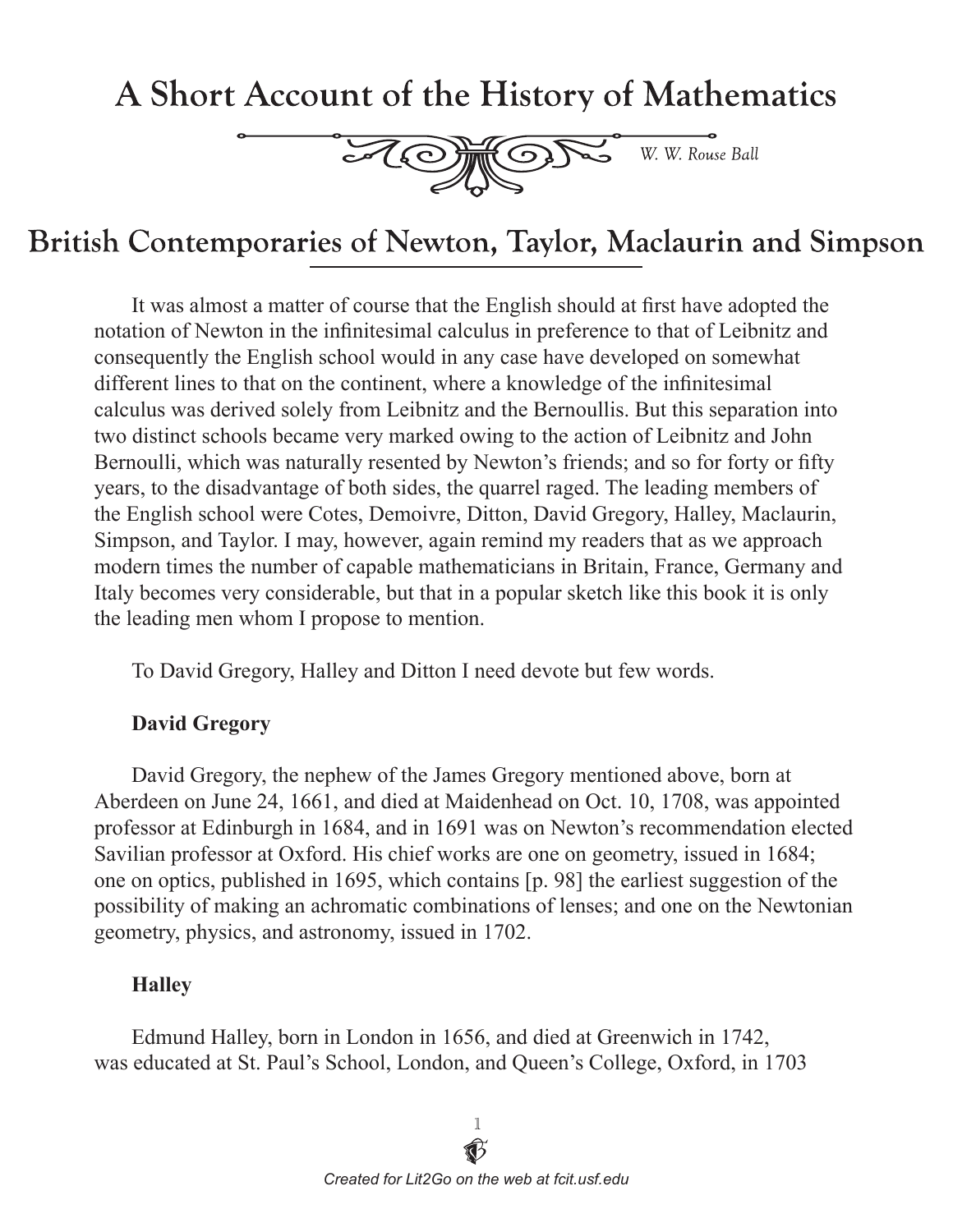succeeded Wallis as Savilian professor, and subsequently in 1720 was appointed astronomer-royal in succession to Flamsteed, whose Historia Coelestis Britannica he edited; the first and imperfect edition was issued in 1712. Halley's name will be recollected for the generous manner in which he secured the immediate publication of Newton's Principia in 1687. Most of his original work was on astronomy and allied subjects, and lies outside the limits of this book; it may be, however, said that the work is of excellent quality, and both Lalande and Mairan speak of it in the highest terms. Halley conjecturally restored the eighth and lost book of the conics of Apollonius, and in 1710 brought out a magnificent edition of the whole work; he also edited the works of Serenus, those of Menelaus, and some of the minor works of Apollonius. He was in his turn succeeded at Greenwich as astronomer-royal by Bradley.

## **Ditton**

Humphry Ditton was born at Salisbury on May 29, 1675, and died in London in 1715 at Christ's Hospital, where he was mathematical master. He does not seem to have paid much attention to mathematics until he came to London about 1705, and his early death was a distinct loss to English science. He published in 1706 a text book on fluxions; this and another similar work by William Jones, which was issued in 1711, occupied in England much the same place as l'Hospital's treatise did in France. In 1709 Ditton issued an algebra, and in 1712 a treatise on perspective. He also wrote numerous papers in the Philosophical Transactions. He was the earliest writer to attempt to explain the phenomenon of capillarity on mathematical principles; and he invented a method for finding the longditude, which has been since used on various occasions.

# **Cotes**

Roger Cotes was born near Leicester on July 10, 1682, and died at Cambridge on June 5, 1716. He was educated at Trinity College, Cambridge, of which society he was a fellow, and in 1706 was elected to the newly-created Plumian chair of astronomy in the university of Cambridge. From 1709 to 1713 his time was mainly occupied in editing the second edition of the Principia. The remark of Newton that if only Cotes had lived "we might have known something" indicates the opinion of his abilities held by most of his contemporaries.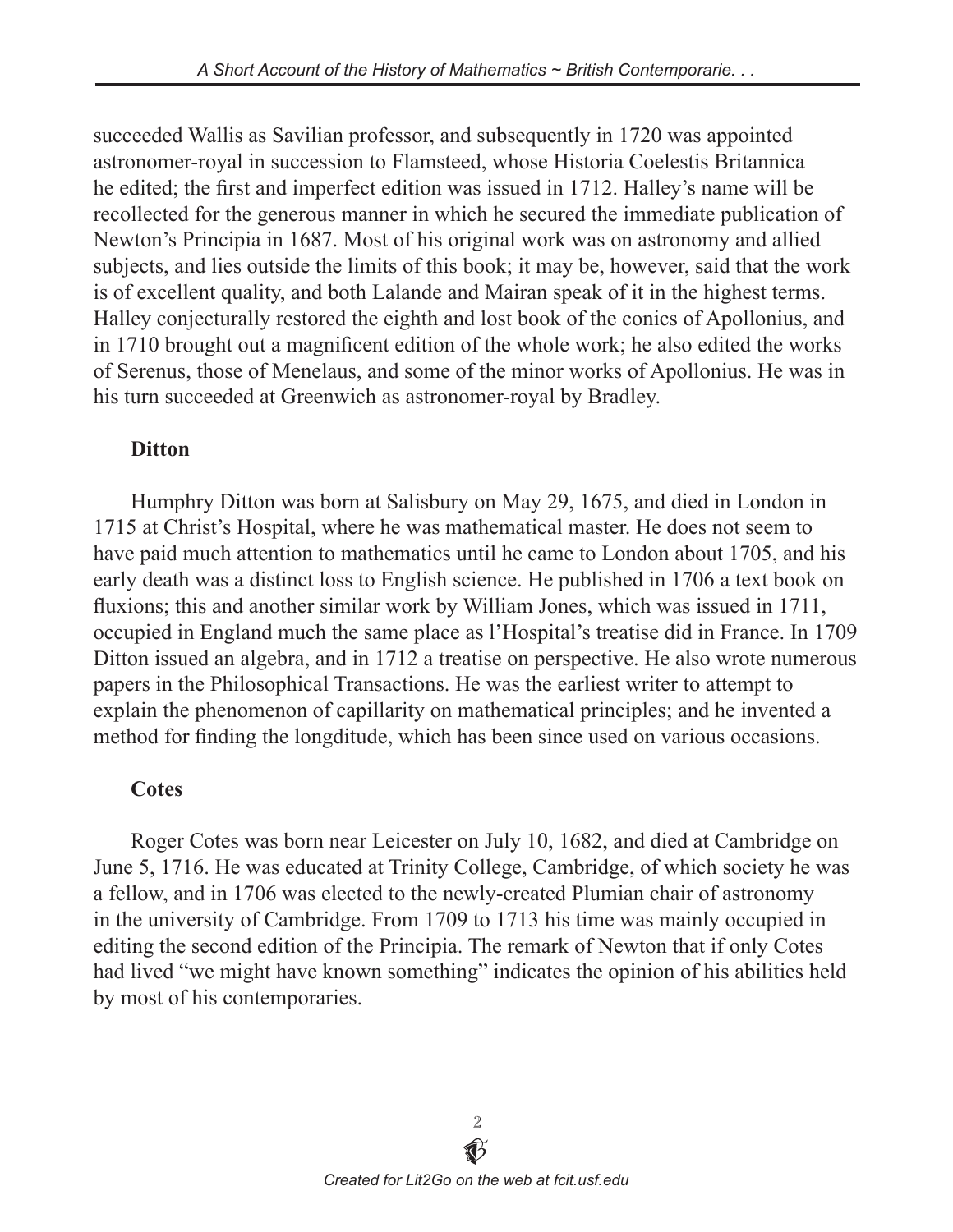Cotes's writings were collected and published in 1722 under the titles Harmonia Mensurarum and Opera Miscellanea. His lectures on hydrostatics were published in 1738. A large part of the Harmonia Mensurarum is given up to the decomposition and integration of rational algebraical expressions. That part which deals with the theory of partial fractions was left unfinished, but was completed by de Moivre. Cotes's theorem in trigonometry, which depends on forming the quadratic factors of xn - 1, is well known. The proposition that "if from a fixed point O a line be drawn cutting a curve in Q1, Q2, ... , Qn, and a point P be taken on the line so that the reciprocal of OP is the arithmetic mean of the reciprocals of OQ1, OQ2, ... , OQn, then the locus of P will be a straight line" is also due to Cotes. The title of the book was derived from the latter theorem. The Opera Miscellanea contains a paper on the method for determining the most probable result from a number of observations. This was the earliest attempt to frame a theory of errors. It also contains essays on Newton's Methodus Differentialis, on the construction of tables by the method of differences, on the descent of a body under gravity, on the cycloidal pendulum, and on projectiles.

#### **de Moivre**

Abraham de Moivre was born at Vitry on May 26, 1667, and died in London on November 27, 1754. His parents came to England when he was a boy, and his education and friends were alike English. His interest in the higher mathematics is said to have originated in his coming by chance across a copy of Newton's Principia. From the éloge on him delivered in 1754 before the French Academy it would seem that his work as a teacher of mathematics had led him to the house of the Earl of Devonshire at the instant when Newton, who had asked permission to present a copy of his work to the earl, was coming out. Taking up the book, and charmed by the far-reaching conclusions and the apparent simplicity of the reasoning, de Moivre thought nothing would be easier than to master the subject, but to his surprise found that to follow the argument overtaxed his powers. He, however, bought a copy, and as he had but little leisure he tore out the pages in order to carry one or two of them loose in his pocket so that he could study them in the intervals of his work as a teacher. Subsequently he joined the Royal Society, and became intimately connected with Newton, Halley, and other mathematicians of the English school. The manner of his death has a certain interest for psychologists. Shortly before it he declared that it was necessary for him to sleep some ten minutes or a quarter of an hour longer each day than the preceding one. The day after he had thus reached a total of something over twenty-three hours he slept up to the limit of twenty-four hours, and then died in his sleep.